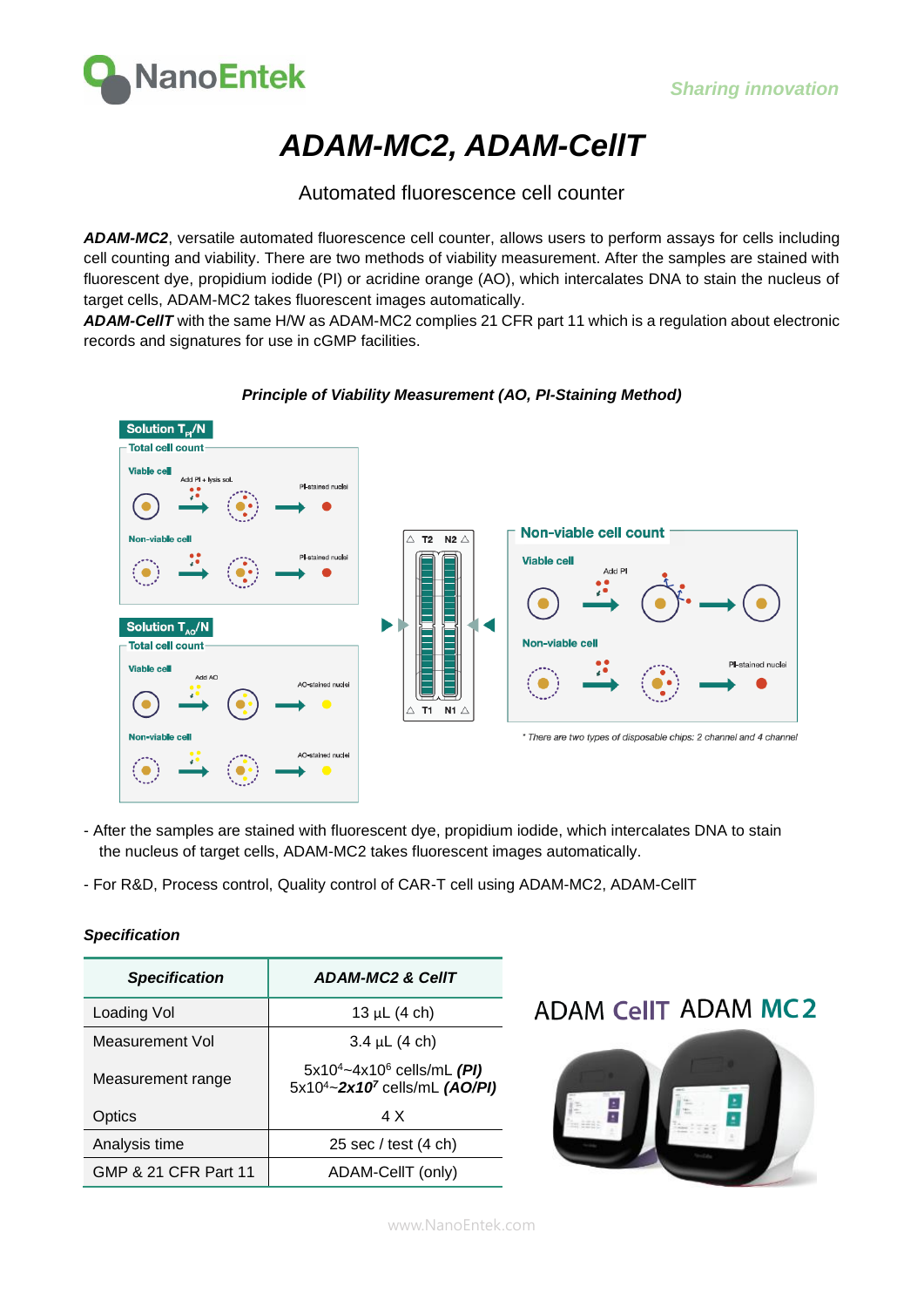

# **ADAM**Ⅱ**-LS**

## Fluorescence cell analyzer with open tool system

ADAMⅡ-LS, versatile fluorescence cell analyzer based on 4-channel (bright field, UV LED, blue LED, green LED) for life science laboratory, allows users to perform lots of assays for cells including cell counting (total & nucleus), viability, apoptosis, cell cycle, fluorescence expression with open tool system and similarity to FACS.

### **Advantages**

#### **Versatility (major functions)**

- Compatible with a wide variety of eukaryotic cells



#### **High-quality cell analysis**

- Performs 4-channel (bright field, UV, blue, and green LED)
- Result with histograms and select cell size gating

#### **Open tool system**

- Possibility to apply with other reagents in the right wavelength
- Fluorescence expression (GFP, RFP, DAPI)
- Nucleus counting (GFP, RFP, DAPI)

#### **Similarity to FACS**

- Dot plot, Easy GUI, report format, and compatibility with FCS file
- No need for system maintenance



Jurkat cells treatment with Epothilone B



## **ADAM**Ⅱ**-LS specification**

| Optic<br>channel | BR (Bright field)<br>channel | FL (Fluorescence)<br>channel 1 | FL<br>channel 2 | FL<br>channel 3 |
|------------------|------------------------------|--------------------------------|-----------------|-----------------|
| Channel          | ΒR                           | <b>DAPI</b>                    | GFP             | <b>RFP</b>      |
| Light source     | Green LED (up-light)         | UV LED                         | <b>Blue LED</b> | Green LED       |
| Excitation       |                              | FF01-390/40                    | FF01-466/40     | FF01-543/22-25  |
| Dichroic         | FF495-Di03                   | Di02-R405                      | FF495-Di03      | FF580-FDi01     |
| Emission         | FF01-525/50                  | FF01-452/45                    | FF01-525/50     | BLP01-561R      |